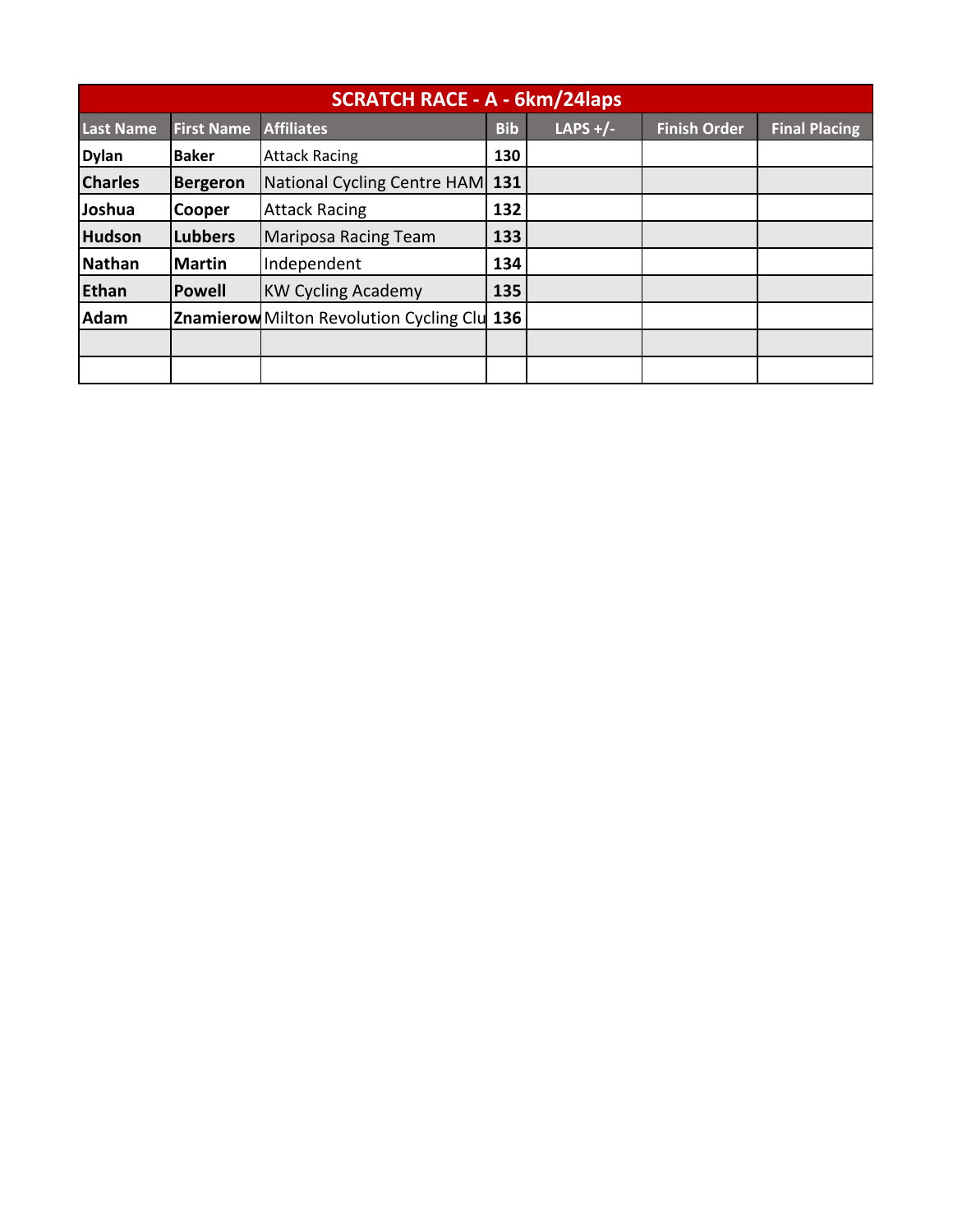| <b>SCRATCH RACE - B - 5km/20laps</b> |                   |                                                 |            |            |                     |                      |
|--------------------------------------|-------------------|-------------------------------------------------|------------|------------|---------------------|----------------------|
| <b>Last Name</b>                     | <b>First Name</b> | <b>Affiliates</b>                               | <b>Bib</b> | LAPS $+/-$ | <b>Finish Order</b> | <b>Final Placing</b> |
| <b>Antoine</b>                       |                   | <b>Bergeron</b> National Cycling Centre H       | 141        |            |                     |                      |
| <b>Sophie</b>                        |                   | <b>Bradbury</b> Team HAMILTON                   | 142        |            |                     |                      |
| Anika                                | <b>Brants</b>     | <b>Attack Racing</b>                            | 143        |            |                     |                      |
| <b>Filipe</b>                        | <b>Duarte</b>     | Ottawa Bicycle Club                             | 144        |            |                     |                      |
| Alexandra Fangeat                    |                   | <b>KW Cycling Academy</b>                       | 145        |            |                     |                      |
| Matthew Glavich                      |                   | Milton Revolution Cycling 146                   |            |            |                     |                      |
| <b>Lucas</b>                         | <b>Goertz</b>     | <b>KW Cycling Academy</b>                       | 147        |            |                     |                      |
| Jessica                              | <b>Kaake</b>      | Milton Revolution Cycling 148                   |            |            |                     |                      |
|                                      |                   | Madeline LeBreton Milton Revolution Cycling 149 |            |            |                     |                      |
| <b>Nora</b>                          | Linton            | <b>Attack Racing</b>                            | 150        |            |                     |                      |
| <b>Brody</b>                         | <b>Mann</b>       | <b>Attack Racing</b>                            | 151        |            |                     |                      |
| Sam                                  |                   | Marcynul National Cycling Centre H152           |            |            |                     |                      |
| Jake                                 | <b>McLean</b>     | <b>KW Cycling Academy</b>                       | 153        |            |                     |                      |
| Jayden                               |                   | McMuller KW Cycling Academy                     | 154        |            |                     |                      |
| <b>Vanessa</b>                       |                   | <b>Montrich</b> Team HAMILTON                   | 155        |            |                     |                      |
| Reagen                               |                   | Pattishall Edge Cycling                         | 156        |            |                     |                      |
| <b>Matthew</b>                       | Payne             | National Cycling Centre H157                    |            |            |                     |                      |
| <b>Austin</b>                        | Rankl             | <b>KW Cycling Academy</b>                       | 158        |            |                     |                      |
| <b>Brady</b>                         | <b>Stewart</b>    | National Cycling Centre H <sub>159</sub>        |            |            |                     |                      |
| <b>Jacob</b>                         | <b>Stotland</b>   | Mariposa Racing Team                            | 160        |            |                     |                      |
| <b>Veer</b>                          | <b>Suchak</b>     | Milton Revolution Cyclin 161                    |            |            |                     |                      |
| <b>Albert</b>                        | <b>Taylor</b>     | <b>KW Cycling Academy</b>                       | 162        |            |                     |                      |
| <b>Taylor</b>                        |                   | <b>Tompkins Attack Racing</b>                   | 163        |            |                     |                      |
| <b>Charlie</b>                       | <b>Walsh</b>      | <b>Mariposa Racing Team</b>                     | 164        |            |                     |                      |
|                                      |                   |                                                 |            |            |                     |                      |
|                                      |                   |                                                 |            |            |                     |                      |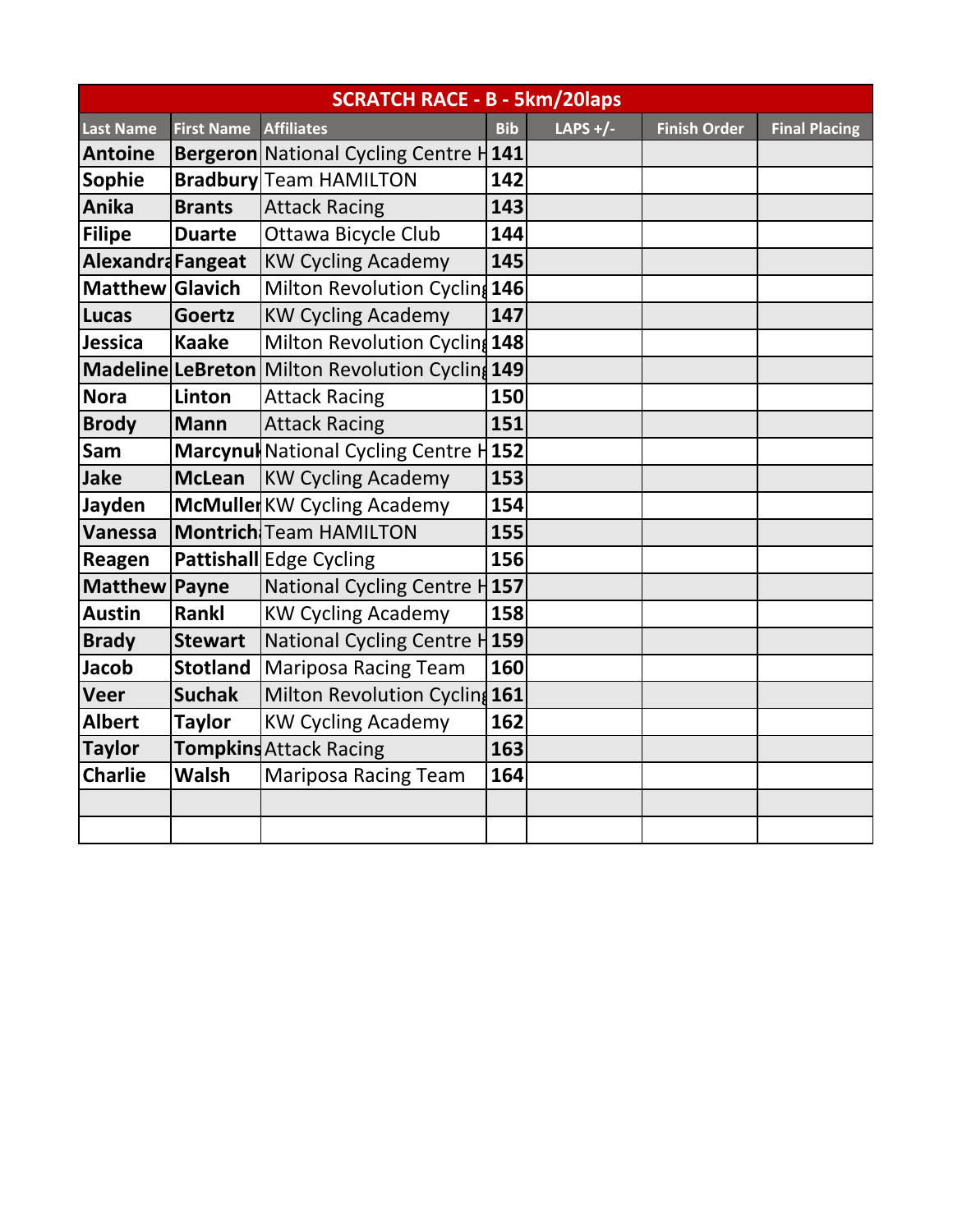| <b>SCRATCH RACE - C - 4km/16laps</b> |                   |                                            |            |            |                     |                      |
|--------------------------------------|-------------------|--------------------------------------------|------------|------------|---------------------|----------------------|
| <b>Last Name</b>                     | <b>First Name</b> | <b>Affiliates</b>                          | <b>Bib</b> | LAPS $+/-$ | <b>Finish Order</b> | <b>Final Placing</b> |
| Coryn                                | <b>Baker</b>      | <b>Attack Racing</b>                       | 162        |            |                     |                      |
| Sheldon                              | <b>Drewitt</b>    | Milton Revolution Cycling Club             | 163        |            |                     |                      |
| Samantha                             | Fangeat           | <b>KW Cycling Academy</b>                  | 164        |            |                     |                      |
| Sagan                                | Goertz            | <b>KW Cycling Academy</b>                  | 165        |            |                     |                      |
| Cyrena                               | Hill              | <b>KW Cycling Academy</b>                  | 166        |            |                     |                      |
| Haniya                               | <b>Jackson</b>    | Newmarket Eagles Cycling Club              | 167        |            |                     |                      |
| Jacob                                | <b>Kemper</b>     | National Cycling Centre HAMILT             | 168        |            |                     |                      |
| Ronan                                | <b>Mantle</b>     | <b>KW Cycling Academy</b>                  | 169        |            |                     |                      |
| <b>Blake</b>                         | <b>McCulligh</b>  | <b>Attack Racing</b>                       | 170        |            |                     |                      |
| <b>Maria</b>                         |                   | Montrichard National Cycling Centre HAMILT | 171        |            |                     |                      |
| <b>Jared</b>                         | Rauwerda          | Independent                                | 172        |            |                     |                      |
| <b>Troy</b>                          | <b>Sanders</b>    | <b>Edge Cycling</b>                        | 173        |            |                     |                      |
| Linden                               | <b>Spence</b>     | <b>Attack Racing</b>                       | 174        |            |                     |                      |
| Jaxson                               |                   | Van Den BosNational Cycling Centre HAMILT  | 175        |            |                     |                      |
| <b>Maxim</b>                         |                   | <b>Wojciechow</b> Cyclepath Race Team      | 176        |            |                     |                      |
|                                      |                   |                                            |            |            |                     |                      |
|                                      |                   |                                            |            |            |                     |                      |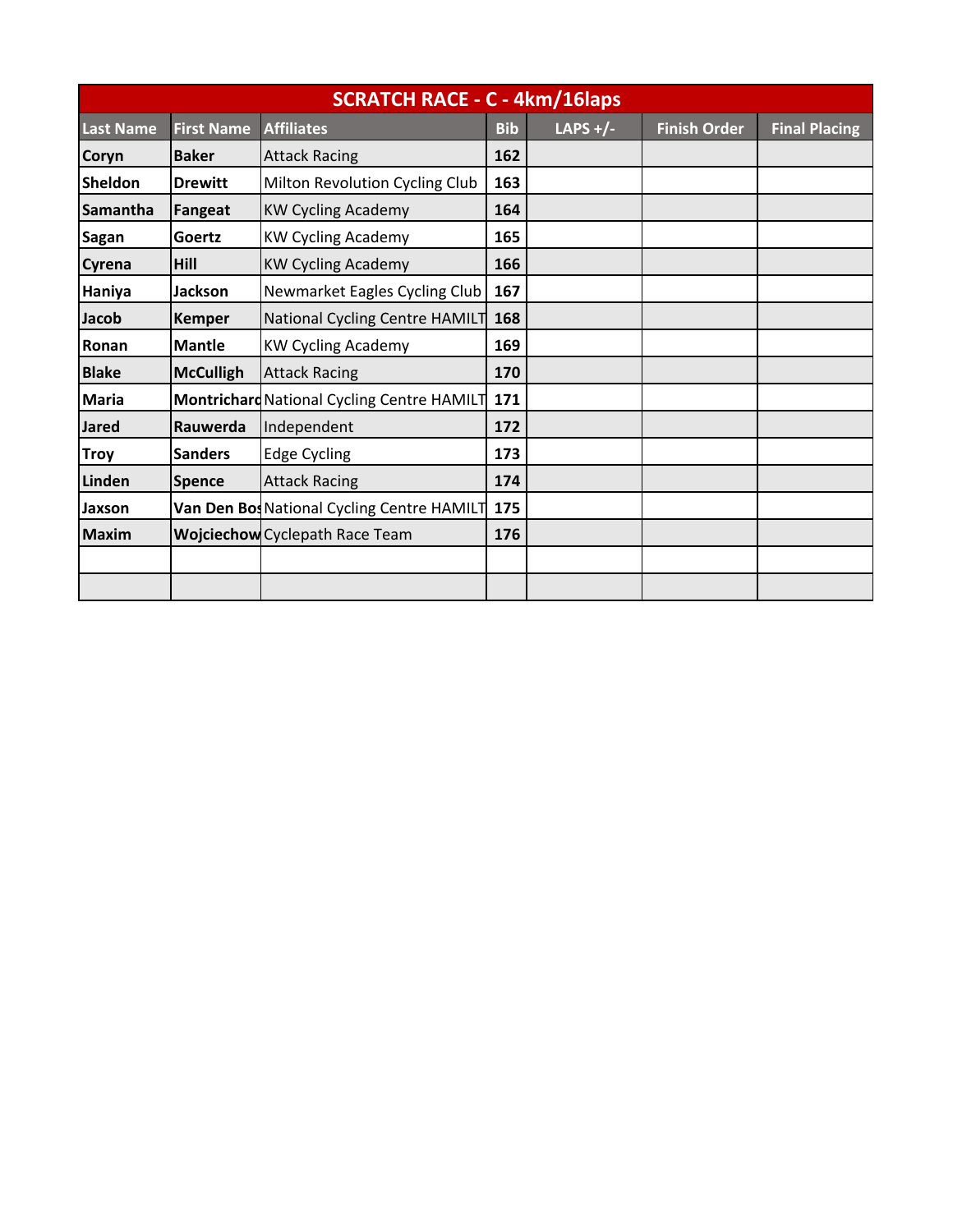| <b>SCRATCH RACE - D - 3km/12laps</b> |                   |                                 |            |            |                     |                      |
|--------------------------------------|-------------------|---------------------------------|------------|------------|---------------------|----------------------|
| <b>Last Name</b>                     | <b>First Name</b> | <b>Affiliates</b>               | <b>Bib</b> | LAPS $+/-$ | <b>Finish Order</b> | <b>Final Placing</b> |
| Eve                                  |                   | <b>Buczkowski Attack Racing</b> | 180        |            |                     |                      |
| Rohan                                | <b>Burke</b>      | National Cycling Centre HAMILT  | 181        |            |                     |                      |
| <b>Braylen</b>                       | <b>Classen</b>    | <b>Attack Racing</b>            | 182        |            |                     |                      |
| <b>Thomas</b>                        | Fangeat           | <b>KW Cycling Academy</b>       | 183        |            |                     |                      |
| <b>Harry</b>                         | Langford          | <b>Attack Racing</b>            | 184        |            |                     |                      |
| Larissa                              | Pedersen          | <b>KW Cycling Academy</b>       | 185        |            |                     |                      |
| Lili                                 |                   | Salonen-BerKW Cycling Academy   | 186        |            |                     |                      |
| <b>Jackson</b>                       | <b>Sanders</b>    | <b>Edge Cycling</b>             | 187        |            |                     |                      |
|                                      |                   |                                 |            |            |                     |                      |
|                                      |                   |                                 |            |            |                     |                      |